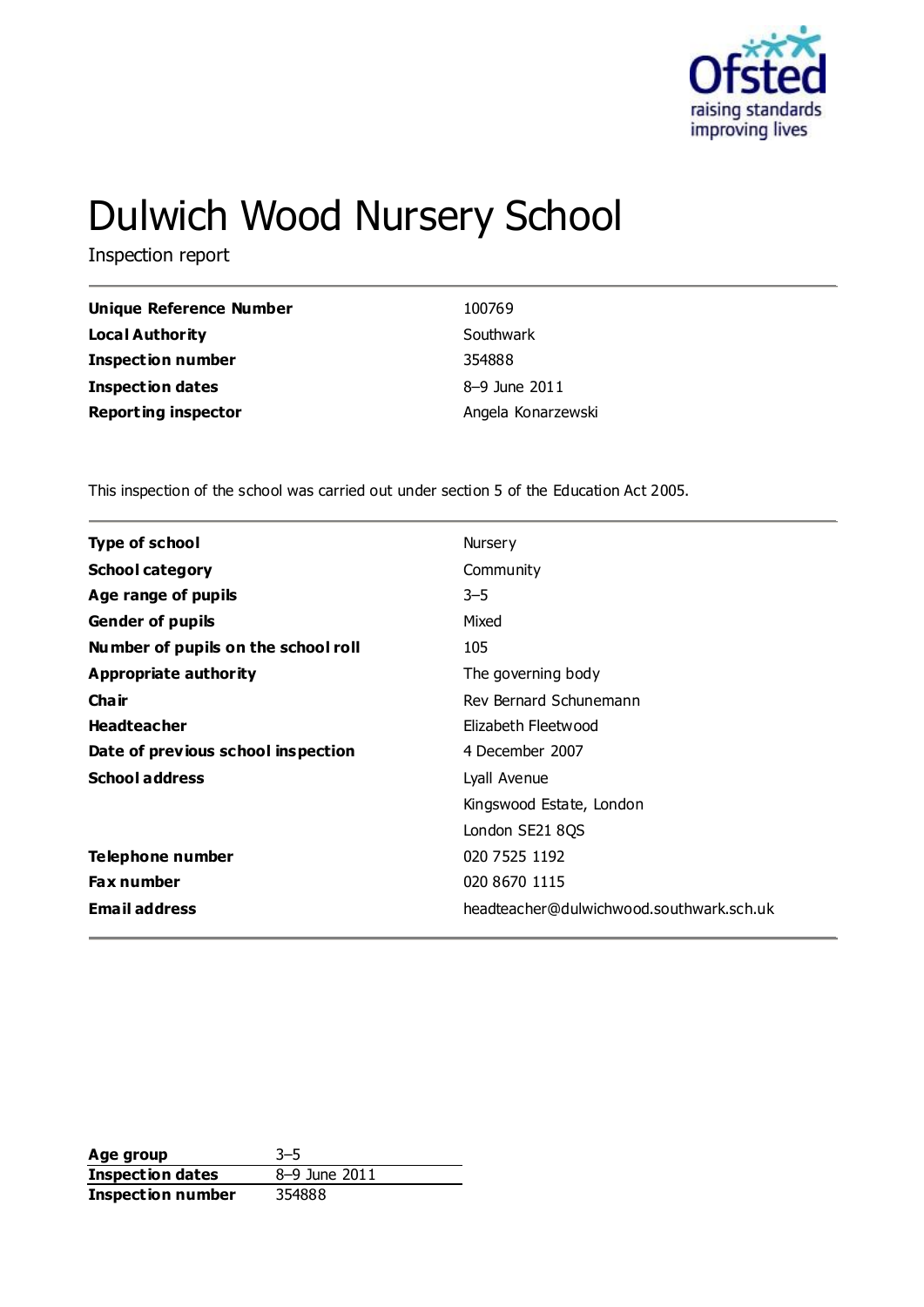The Office for Standards in Education, Children's Services and Skills (Ofsted) regulates and inspects to achieve excellence in the care of children and young people, and in education and skills for learners of all ages. It regulates and inspects childcare and children's social care, and inspects the Children and Family Court Advisory Support Service (Cafcass), schools, colleges, initial teacher training, work-based learning and skills training, adult and community learning, and education and training in prisons and other secure establishments. It assesses council children's services, and inspects services for looked after children, safeguarding and child protection.

Further copies of this report are obtainable from the school. Under the Education Act 2005, the school must provide a copy of this report free of charge to certain categories of people. A charge not exceeding the full cost of reproduction may be made for any other copies supplied.

If you would like a copy of this document in a different format, such as large print or Braille, please telephone 0300 123 4234, or email **[enquiries@ofsted.gov.uk](mailto:enquiries@ofsted.gov.uk)**.

You may copy all or parts of this document for non-commercial educational purposes, as long as you give details of the source and date of publication and do not alter the documentation in any way.

To receive regular email alerts about new publications, including survey reports and school inspection reports, please visit our website and go to 'Subscribe'.

Royal Exchange Buildings St Ann's Square Manchester M2 7LA T: 0300 123 4234 Textphone: 0161 618 8524 E: **[enquiries@ofsted.gov.uk](mailto:enquiries@ofsted.gov.uk)**

W: **[www.ofsted.gov.uk](http://www.ofsted.gov.uk/)**

© Crown copyright 2011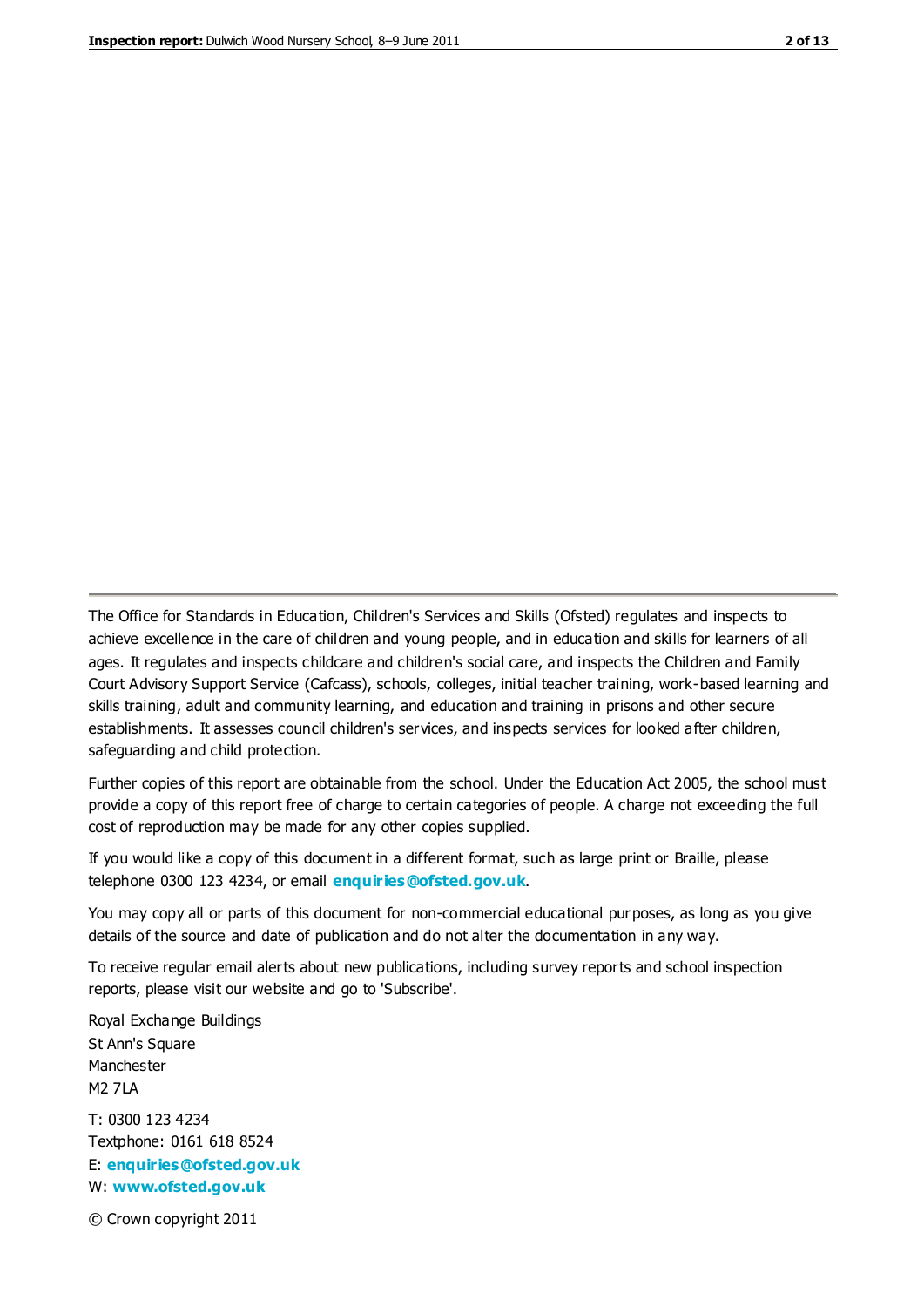# **Introduction**

This inspection was carried out by two additional inspectors. During the inspection, seven lessons and four teachers were observed. Discussions were held with staff, members of the governing body, and children. Inspectors observed the school's work, and looked at documentation, including the school improvement plan, policies, records of achievement and the provision made for those children identified as having special educational needs and/or disabilities. In addition, questionnaires were analysed from 36 parents and carers, and from three staff.

The inspection team reviewed many aspects of the school's work. It looked in detail at a number of key areas.

- The impact of actions taken to improve attendance.
- The effectiveness of procedures for assessing children's progress, including underachieving groups, and how they inform planning for future learning.
- The extent to which the provision and use of information and communication technology (ICT) enhance children's learning and enjoyment

# **Information about the school**

Dulwich Wood Nursery School is average-sized and serves an area with diverse communities. More than one third of the children are known to be eligible for free school meals. A higher than average proportion of children is learning English as an additional language and the proportion of children with special educational needs and/or disabilities is also higher than the national average. The school holds the National Healthy Schools award and the School Travel Plan award at intermediate level. The Nursery also provides wrap-around care through a breakfast and after-school club, managed by the governing body. The Nursery is linked to an adjoining Day Care Centre for children from six months to three years, and a Children's Centre, which are also managed by the governing body but which were not included in this inspection.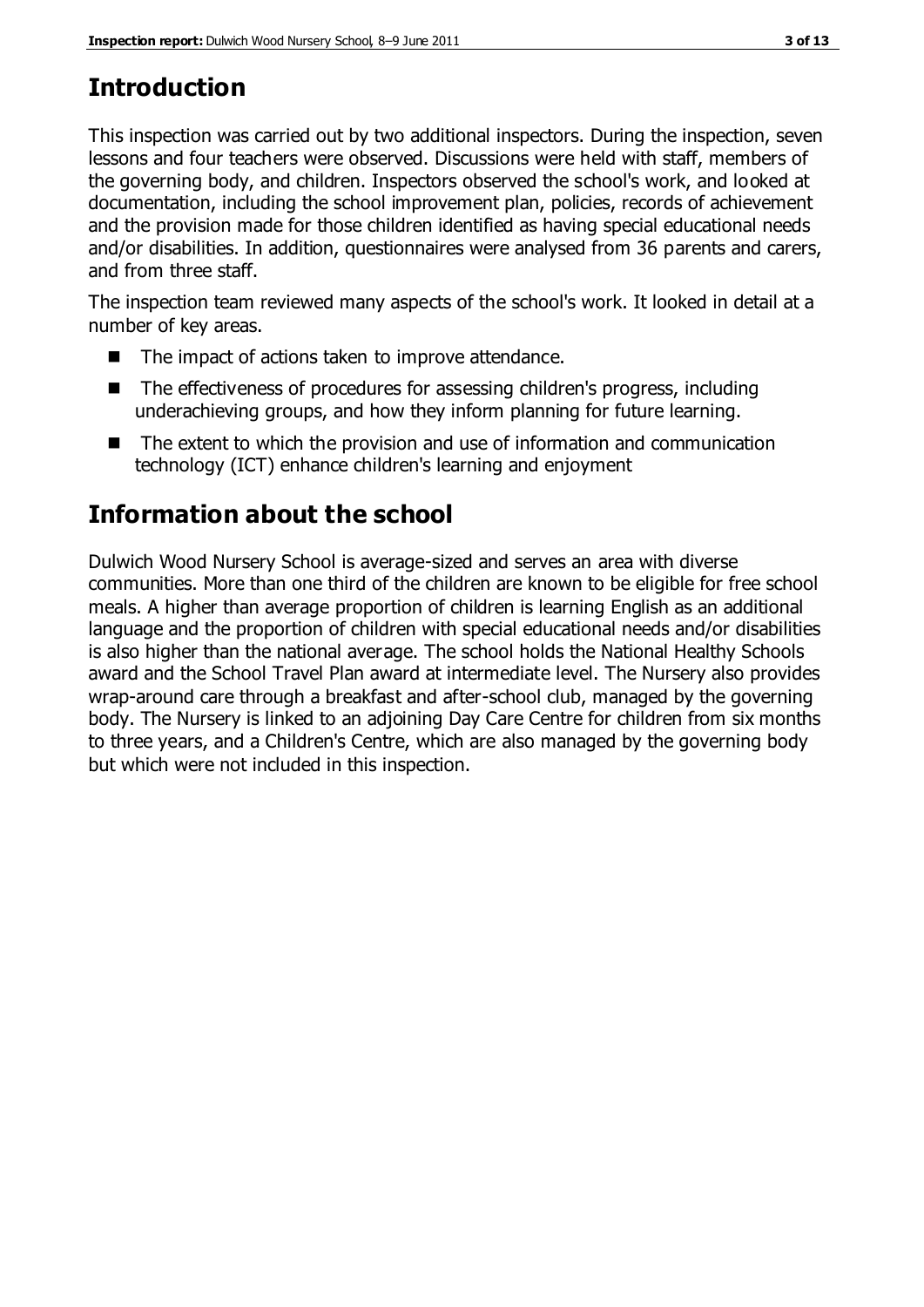# **Inspection judgements**

| Overall effectiveness: how good is the school?  |  |
|-------------------------------------------------|--|
| The school's capacity for sustained improvement |  |

#### **Main findings**

Children are very happy to come to Dulwich Wood Nursery School because they are exceptionally well cared for and feel very safe learning and playing together in an environment where they have fun. They develop excellent relationships with adults and with their peers. Children from a wide variety of backgrounds and cultures get on very well together and learn to respect each other's differences.

Children enjoy appetising lunches in family-style groups where they learn about healthy eating and drinking, and develop good manners. Adults provide a wide range of activities, both indoors and outside in the exceptionally well-resourced garden, to motivate and engage all children, including those with special educational needs and/or disabilities, so that they progress well in their learning.

Teaching and learning are good overall but adults do not always make the most of opportunities to enhance children's engagement and progress by planning activities based on children's own ideas.

Children develop outstanding personal qualities. Adults encourage them to make decisions about what they are going to learn, and give them responsibility for tidying up after activities and meal times. This enables them to grow in confidence. Children's behaviour is excellent because they feel secure and their welfare needs are exceptionally well met.

A few children miss too much school for reasons other than illness. These children make slower progress than others, because they have less access to the full curriculum.

Partnerships with the local community, including the church, are strong, and children benefit from a range of opportunities to perform in local public places and participate in events outside school.

A new system for recording and reporting children's attainment and progress has been implemented. All adults contribute to daily assessments which build into a comprehensive, computerised picture of each child's development. Detailed observations, together with a wide range of colour photographs, provide a thorough and attractively presented record about each child. However, the system has not yet been used to provide a clear picture of the steps in progress made by children across each of the areas of learning from when they first start. Consequently, detailed analysis of the impact of the provision on children's progress, in order to make informed adjustments for individuals and groups, is not always fully effective.

The headteacher and her team are constantly seeking to improve the setting. In collaboration with the governing body, they have a good awareness of the school's strengths and areas that need improvement and are working well to address any issues identified.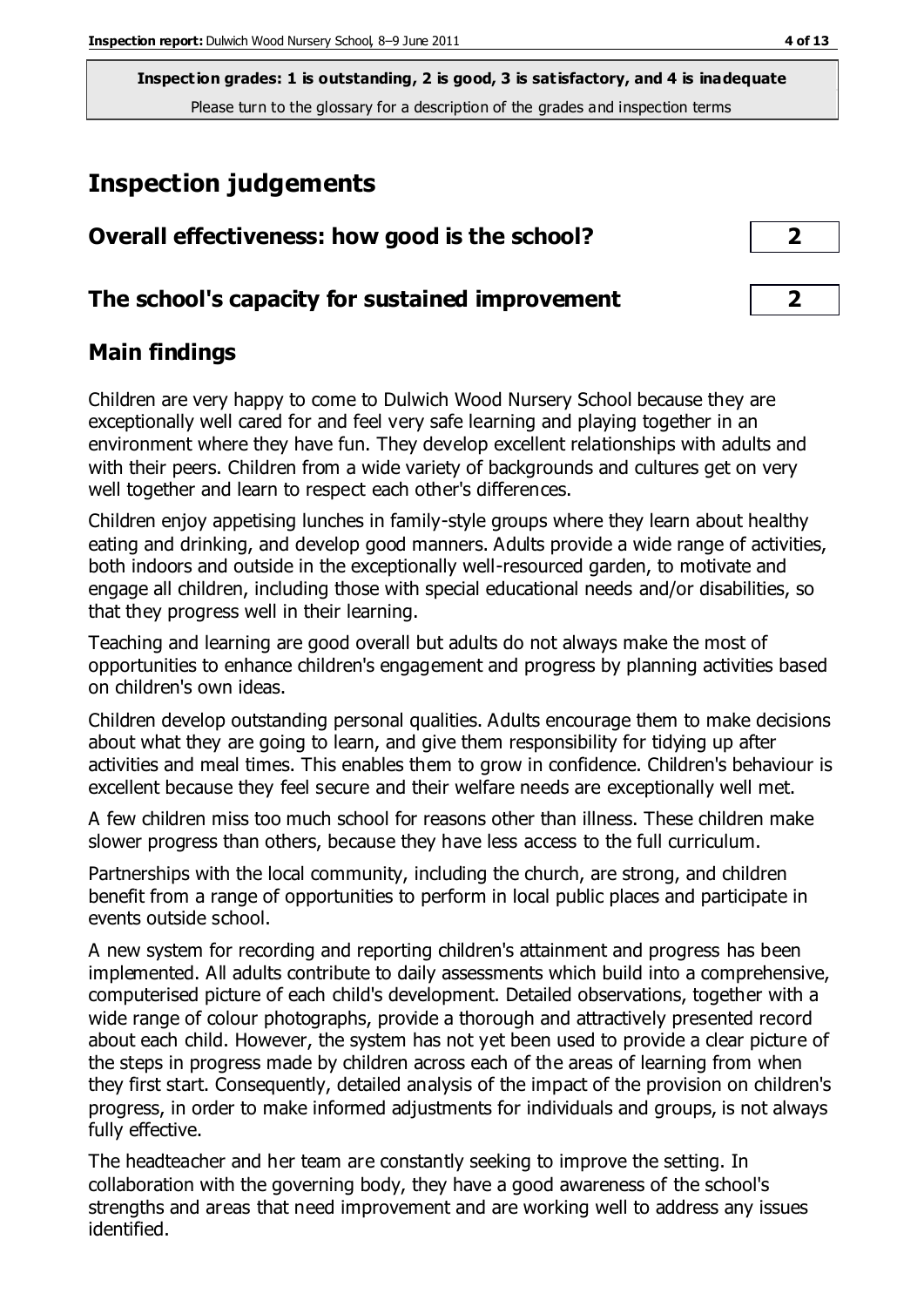The headteacher, governing body and other senior leaders share a strong commitment to embedding ambition and securing improvements in provision. This, together with good resource management, including the management of finances, ensures that the school has good capacity to improve.

#### **What does the school need to do to improve further?**

- **E** Ensure that children are making as much progress as they can from their starting points by analysing and using progress information available on the new computer program to inform future planning for groups and individuals.
- Improve provision for children's learning by taking their ideas into account more often when planning for their learning.
- Work closely with parents and carers to improve the attendance and raise the achievement of the few children whose current attendance patterns give cause for concern.

#### **Outcomes for individuals and groups of children 1**

One parent, echoing the views of many, wrote, 'My son (with special educational needs) has made tremendous progress at Dulwich Wood Nursery and that is down to a fantastic group of staff, excellent implementation of the Early Years Foundation Stage curriculum and great outreach to the local community.... I am so happy that my son is at this school.' Children thoroughly enjoy learning and playing at Dulwich Wood Nursery. They maintain high levels of concentration and perseverance because of the wide range of activities on offer to them, both inside and in the exceptionally well-resourced outdoor area. Children enter the Nursery with attainment levels that are below national expectations, particularly in communication and language and in personal and social development. They make good progress across all areas of learning so that most are working within age-related expectations by the time they leave. Children who speak English as an additional language are well supported by adults and their peers, and make good progress. Children with special educational needs and/or disabilities benefit from the high-quality provision for them, including the sensory room where children with physical and emotional needs happily explore sounds, coloured lights and sensory toys, and make good progress.

Behaviour is excellent, whether children are inside or out, playing with their friends or working alone or with adults. Their confident attitudes and high levels of self-esteem demonstrate how safe they feel. They understand the difference between right and wrong and show great care for one another. One child was overheard saying to another building a house out of wooden bricks, 'Be careful! You might hurt yourself doing that.' Their awareness of how to live a healthy lifestyle, and of the need to develop good habits to prevent the spread of infection, is very strong. Another child placed his hand over his mouth when he coughed at lunch time saying, 'My cough has germs in it which will go into the food if I don't put my hand over my mouth.' Children develop an excellent understanding of the differences between healthy and unhealthy food because staff use every opportunity to promote it throughout the day, especially at mealtimes. The school works closely with parents and carers to encourage children's attendance. In addition to sickness absence, some families visit relatives overseas during school time so attendance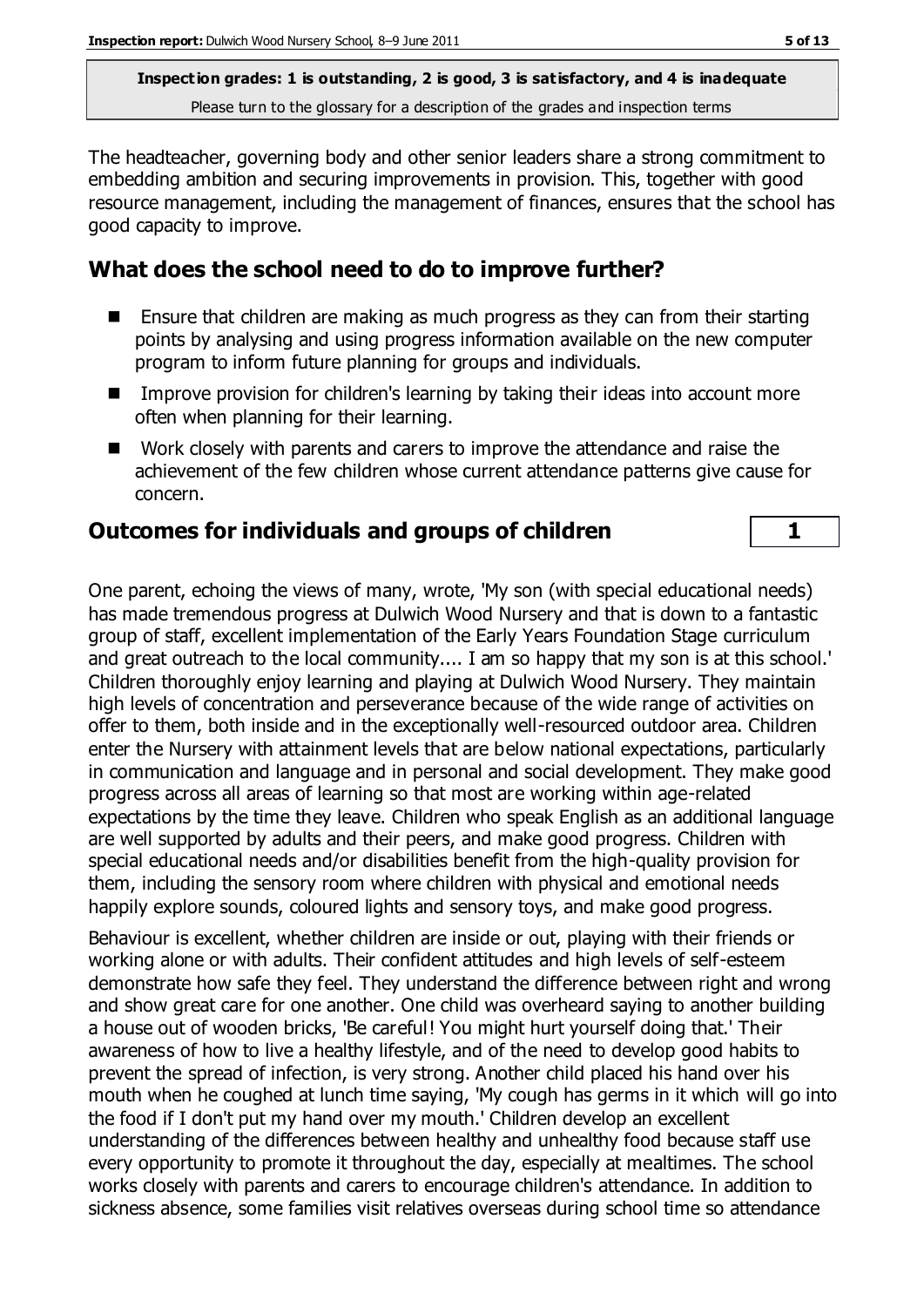is broadly average. Children who miss significant amounts of schooling do not make as much progress as others.

These are the grades for children's outcomes

| Outcomes for children in the Early Years Foundation Stage                                   | $\overline{2}$ |
|---------------------------------------------------------------------------------------------|----------------|
| Children's achievement and the extent to which they enjoy their learning                    |                |
| Taking into account:                                                                        | 3              |
| Children's attainment <sup>1</sup>                                                          |                |
| The quality of children's learning and their progress                                       | 2              |
| The quality of learning for children with special educational needs and/or disabilities and |                |
| their progress                                                                              | 2              |
| The extent to which children feel safe                                                      | 1              |
| Children's behaviour                                                                        | 1              |
| The extent to which children adopt healthy lifestyles                                       | 1              |
| The extent to which children contribute to the school and wider community                   |                |
| The extent to which children develop skills that will contribute to their future            | 2              |
| economic well-being                                                                         |                |
| Taking into account:                                                                        |                |
| Children's attendance <sup>1</sup>                                                          | 3              |
| The extent of children's spiritual, moral, social and cultural development                  | 1              |

<sup>1</sup> The grades for attainment and attendance are: 1 is high; 2 is above average; 3 is broadly average; and 4 is low

### **How effective is the provision?**

A varied curriculum, which includes exciting weekly 'expeditions' to the local woods and other places of interest, promotes children's learning across the six areas well. Good provision for children in the breakfast and after-school clubs ensures their safety and wellbeing. Adults in all settings plan an extensive range of activities both inside and outside which inspire and motivate the children. Skilled interventions by staff, for example in the African cafe role-play area, help children to develop early reading and writing skills and encourage their use of mathematical vocabulary. In this session, children were keen to serve visitors with African food chosen from the menu, including 'sweet lemons', and charge money for it. They busied themselves about the caf, wearing a variety of coloured baby dolls tied to their backs with ethnic fabrics, adding to the authenticity of the experience and promoting excellent knowledge of cultural differences.

A range of ICT devices has been purchased since the previous inspection, when children's use of ICT was identified as an area for development. Children use laptops, interactive whiteboards, voice recording systems and digital cameras with confidence and clear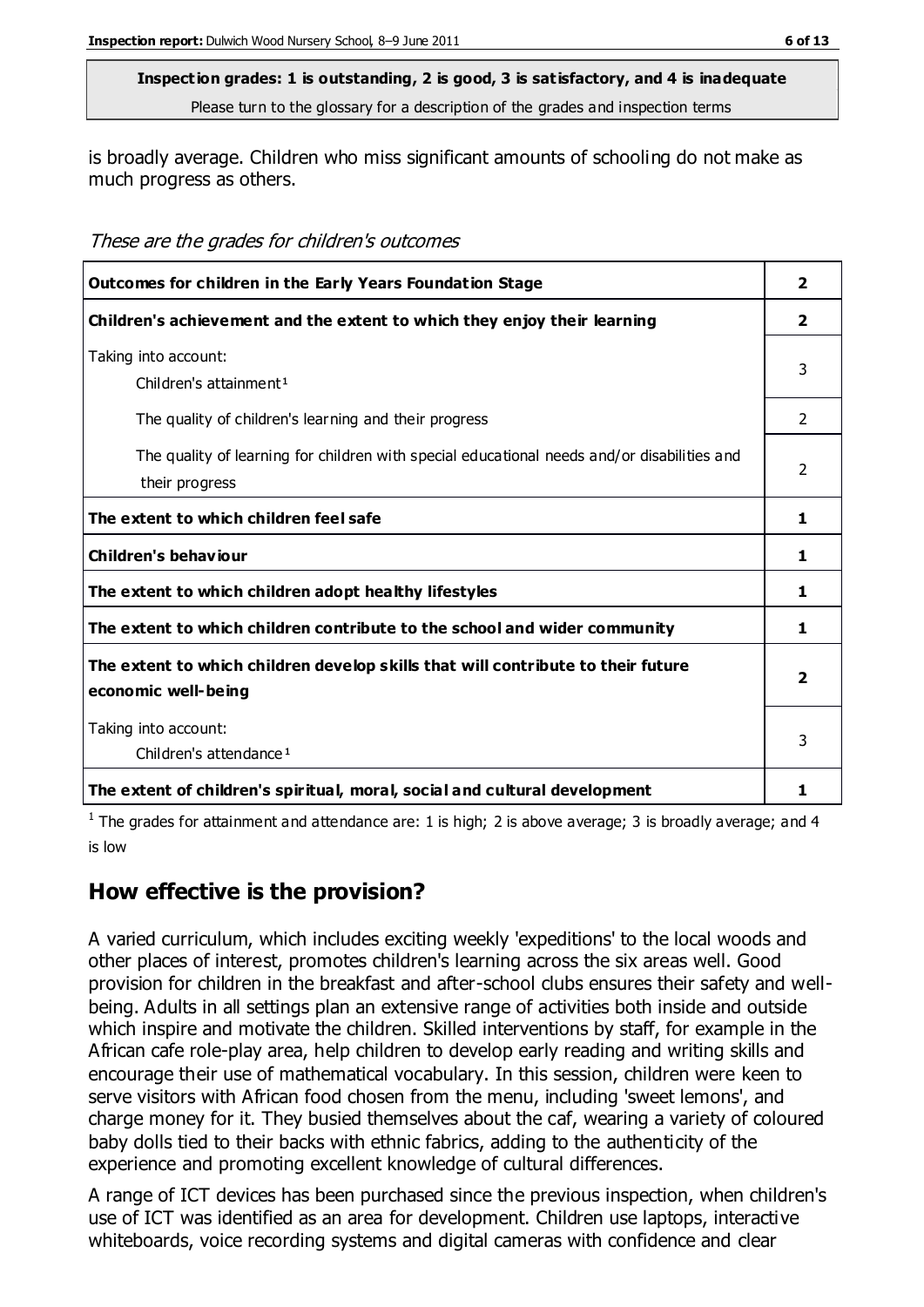# **Inspection grades: 1 is outstanding, 2 is good, 3 is satisfactory, and 4 is inadequate**

Please turn to the glossary for a description of the grades and inspection terms

enjoyment. The garden is a spectacular outdoor space, resourced and organised to an exceptionally high standard, providing a large outdoor classroom where children play calmly and safely. The school is in the process of becoming a Forest School and the governing body and staff are keen to promote a healthy enjoyment of the natural world outdoors to balance the increasing emphasis on the use of computer technology. Individual interests are nurtured and encouraged, although more could be done to provide opportunities to build activities based upon the children's own ideas.

All children, including pupils whose circumstances may make them vulnerable, are given excellent support so they progress well, whatever their needs or abilities. They are provided with high-quality, healthy lunches in family-style groups with adults, and this contributes towards their developing excellent manners and personal qualities. In this secure environment, children grow in confidence and maturity and develop positive relationships with both their peers and with adults. As one parent put it, 'We have found Dulwich Wood Nursery to be an excellent, creative, stimulating, caring and fun pre-school experience for our daughter.'

| The quality of provision in the Early Years Foundation Stage                                                  |  |
|---------------------------------------------------------------------------------------------------------------|--|
| The quality of teaching                                                                                       |  |
| Taking into account:<br>The use of assessment to support learning                                             |  |
| The extent to which the curriculum meets children's needs, including, where relevant,<br>through partnerships |  |
| The effectiveness of care, guidance and support                                                               |  |

These are the grades for the quality of provision

#### **How effective are leadership and management?**

The headteacher exemplifies the calm, secure ethos that pervades this Nursery. She is rightly proud of the setting and all that it provides for the children, and is aware of its strengths and weaknesses. She, together with the governing body and the other senior leaders, has worked hard and with success to implement improvements since the last inspection. The new system for recording and reporting on children's attainment is rigorous and detailed, and senior leaders have begun to evaluate and analyse progress across the six areas of learning to inform future planning. The impact of management on teaching and learning is good and all staff are committed to promoting equality of opportunity, enabling all children to succeed. Safeguarding procedures, including risk assessments, are robust, although the behaviour policy does not have a clear statement regarding anti-bullying.

The governing body provides good support for senior leaders. Community cohesion is promoted well, ensuring that children respect and have a good understanding of many faiths and ways of life in local, national and global contexts. The school works in partnership with a number of outside organisations, including the church, the local tenants and residents association, a nearby community centre and a community allotment for growing vegetables, as well as local primary and secondary schools and, further afield, a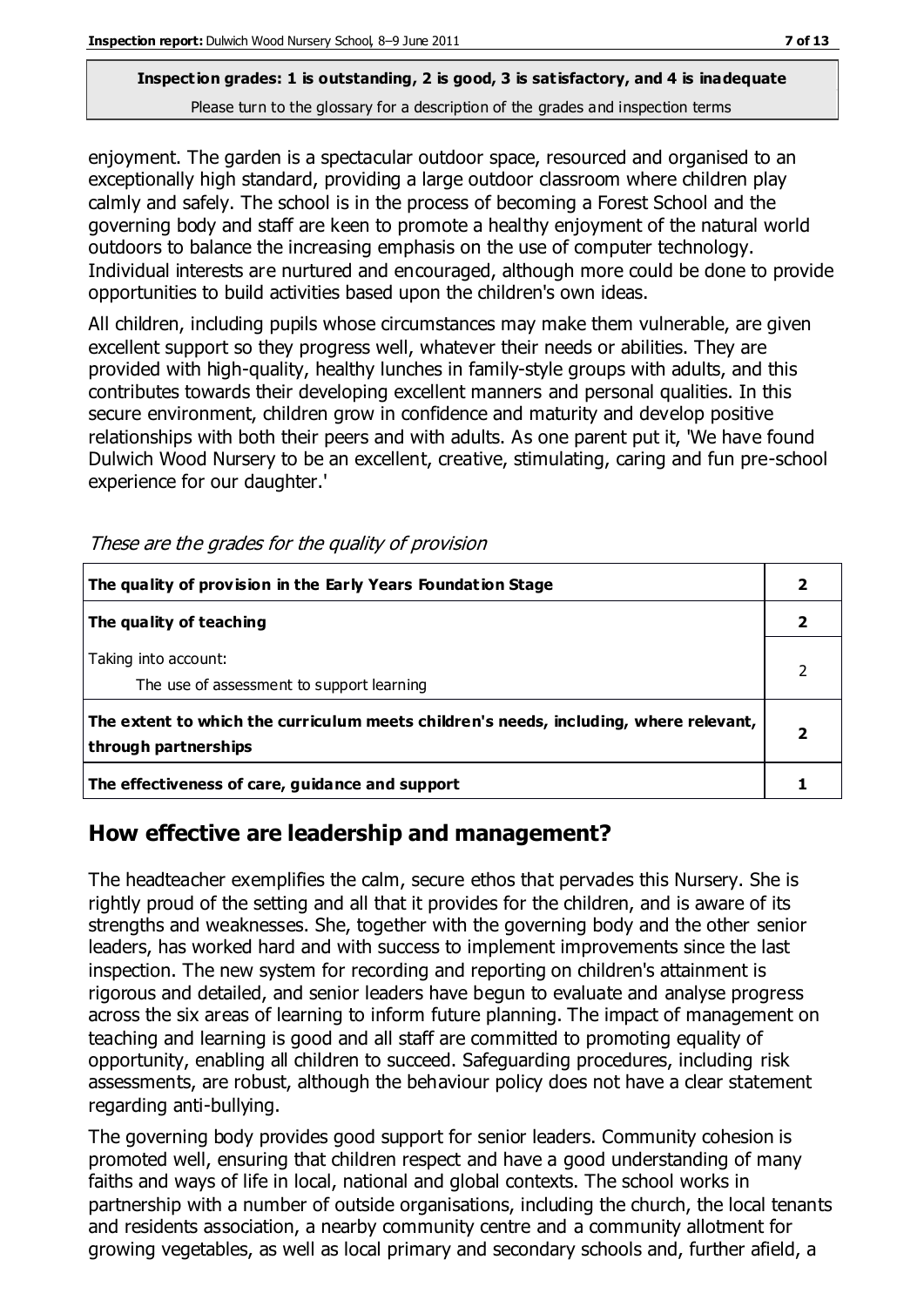national art gallery and theatre. These links provide children with good opportunities to participate in events and projects that promote their learning and well-being beyond the immediate school environment. There are also good partnerships with external specialists, particularly those required to support children with special educational needs and/or disabilities. Partnerships with parents and carers are also good, with the overwhelming majority of them holding the school in high esteem.

| The effectiveness of leadership and management in the Early Years Foundation Stage                                                                               | $\mathbf{2}$            |
|------------------------------------------------------------------------------------------------------------------------------------------------------------------|-------------------------|
| The effectiveness of leadership and management in embedding ambition and driving<br><i>improvement</i>                                                           | $\overline{2}$          |
| Taking into account:<br>The leadership and management of teaching and learning                                                                                   | 2                       |
| The effectiveness of the governing body in challenging and supporting the<br>school so that weaknesses are tackled decisively and statutory responsibilities met | 2                       |
| The effectiveness of the school's engagement with parents and carers                                                                                             | $\overline{2}$          |
| The effectiveness of partnerships in promoting learning and well-being                                                                                           | $\overline{\mathbf{2}}$ |
| The effectiveness with which the school promotes equality of opportunity and tackles<br>discrimination                                                           | $\overline{2}$          |
| The effectiveness of safeguarding procedures                                                                                                                     | $\overline{2}$          |
| The effectiveness with which the school promotes community cohesion                                                                                              | $\mathbf{2}$            |
| The effectiveness with which the school deploys resources to achieve value for money                                                                             | 2                       |

These are the grades for leadership and management

#### **Views of parents and carers**

All parents and carers who responded to the questionnaires agree that their child enjoys school and is taught to live a healthy lifestyle. They also all agree that the teaching is good. However, a very small minority said they did not receive enough help to support their child's learning and a small minority expressed concern that the school does not take account of their suggestions. The overwhelming majority of parents and carers are happy with their child's experiences at the school. One commented, 'I am very happy with my child's progress at Dulwich Wood. The teaching staff are wonderful and very creative. I could not be happier.'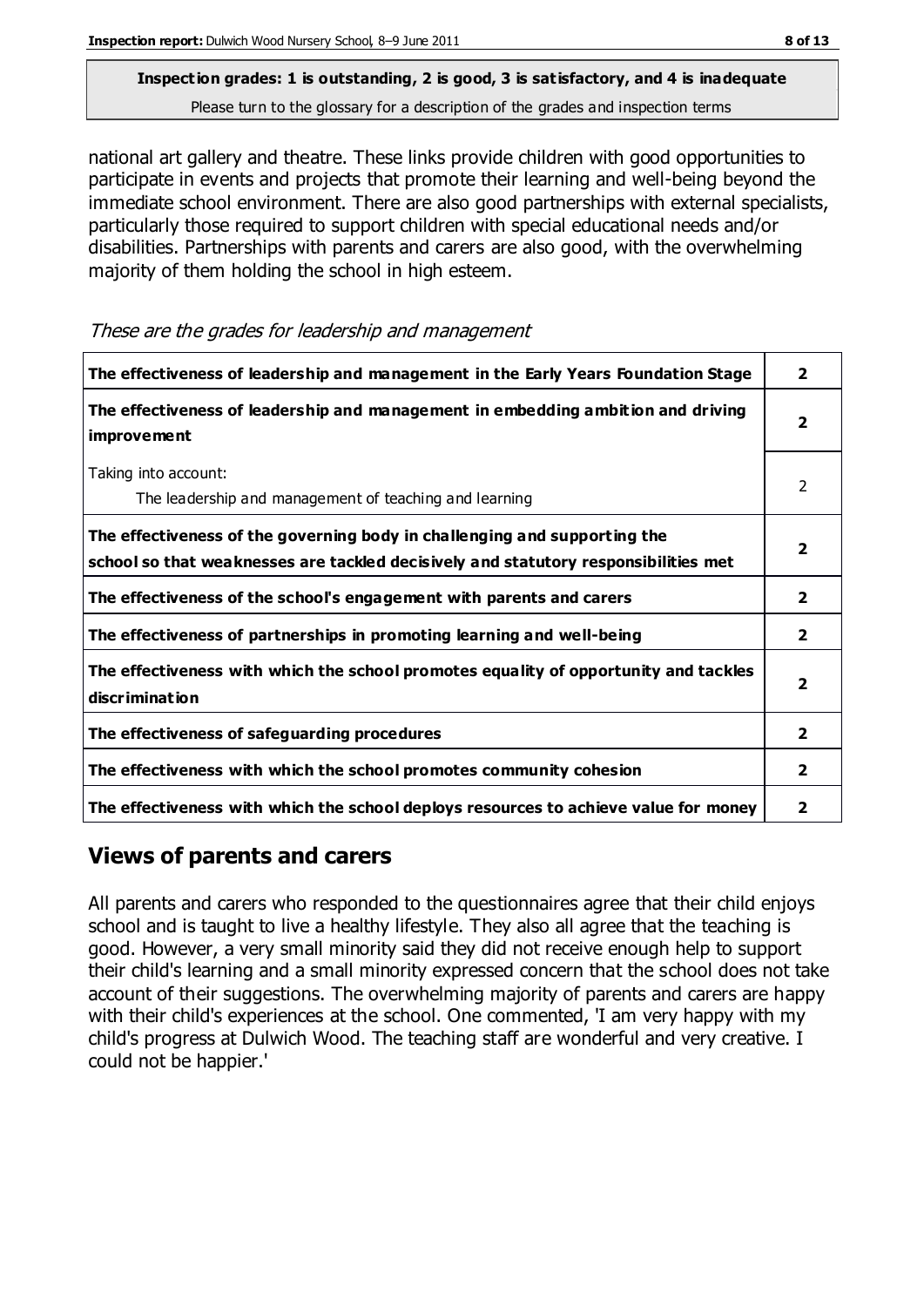#### **Responses from parents and carers to Ofsted's questionnaire**

Ofsted invited all the registered parents and carers of children registered at Dulwich Wood Nursery School to complete a questionnaire about their views of the school.

In the questionnaire, parents and carers were asked to record how strongly they agreed with 13 statements about the school.

The inspection team received 36 completed questionnaires by the end of the on-site inspection. In total, there are 92 children registered at the school.

| <b>Statements</b>                                                                                                                                                                                                                                       | <b>Strongly</b><br>agree |               | <b>Agree</b> |               |                | <b>Disagree</b> |                | <b>Strongly</b><br>disagree |  |
|---------------------------------------------------------------------------------------------------------------------------------------------------------------------------------------------------------------------------------------------------------|--------------------------|---------------|--------------|---------------|----------------|-----------------|----------------|-----------------------------|--|
|                                                                                                                                                                                                                                                         | <b>Total</b>             | $\frac{1}{2}$ | <b>Total</b> | $\frac{1}{2}$ | <b>Total</b>   | $\frac{1}{2}$   | <b>Total</b>   | $\frac{1}{2}$               |  |
| My child enjoys school                                                                                                                                                                                                                                  | 28                       | 78            | 8            | 22            | 0              | $\mathbf 0$     | $\mathbf 0$    | $\mathbf 0$                 |  |
| The school keeps my child<br>safe                                                                                                                                                                                                                       | 23                       | 64            | 11           | 31            | 0              | $\mathbf 0$     | $\mathbf 0$    | $\mathbf 0$                 |  |
| My school informs me about<br>my child's progress                                                                                                                                                                                                       | 22                       | 61            | 13           | 36            | 0              | $\mathbf{0}$    | $\mathbf 0$    | $\mathbf 0$                 |  |
| My child is making enough<br>progress at this school                                                                                                                                                                                                    | 16                       | 44            | 19           | 53            | 0              | $\mathbf 0$     | $\mathbf 0$    | $\mathbf 0$                 |  |
| The teaching is good at this<br>school                                                                                                                                                                                                                  | 23                       | 64            | 13           | 36            | 0              | $\mathbf 0$     | $\mathbf 0$    | $\mathbf 0$                 |  |
| The school helps me to<br>support my child's learning                                                                                                                                                                                                   | 20                       | 56            | 13           | 36            | $\overline{2}$ | 6               | $\mathbf 0$    | $\mathbf 0$                 |  |
| The school helps my child to<br>have a healthy lifestyle                                                                                                                                                                                                | 27                       | 75            | 9            | 25            | 0              | $\mathbf 0$     | $\mathbf 0$    | $\mathbf 0$                 |  |
| The school makes sure that<br>my child is well prepared for<br>the future (for example<br>changing year group,<br>changing school, and for<br>children who are finishing<br>school, entering further or<br>higher education, or entering<br>employment) | 13                       | 36            | 15           | 42            | $\overline{2}$ | 6               | $\mathbf 0$    | $\mathbf 0$                 |  |
| The school meets my child's<br>particular needs                                                                                                                                                                                                         | 18                       | 50            | 16           | 44            | $\mathbf 0$    | $\mathbf 0$     | $\mathbf 0$    | $\mathbf 0$                 |  |
| The school deals effectively<br>with unacceptable behaviour                                                                                                                                                                                             | 16                       | 44            | 17           | 47            | 0              | $\mathbf 0$     | $\mathbf 0$    | $\pmb{0}$                   |  |
| The school takes account of<br>my suggestions and concerns                                                                                                                                                                                              | 13                       | 36            | 15           | 42            | 3              | 8               | $\overline{2}$ | 6                           |  |
| The school is led and<br>managed effectively                                                                                                                                                                                                            | 22                       | 61            | 12           | 33            | $\mathbf 0$    | $\mathbf 0$     | $\mathbf 0$    | $\mathbf 0$                 |  |
| Overall, I am happy with my<br>child's experience at this<br>school                                                                                                                                                                                     | 28                       | 78            | 7            | 19            | $\pmb{0}$      | $\mathbf 0$     | $\mathbf 0$    | $\pmb{0}$                   |  |

The table above summarises the responses that parents and carers made to each statement. The percentages indicate the proportion of parents and carers giving that response out of the total number of completed questionnaires. Where one or more parents and carers chose not to answer a particular question, the percentages will not add up to 100%.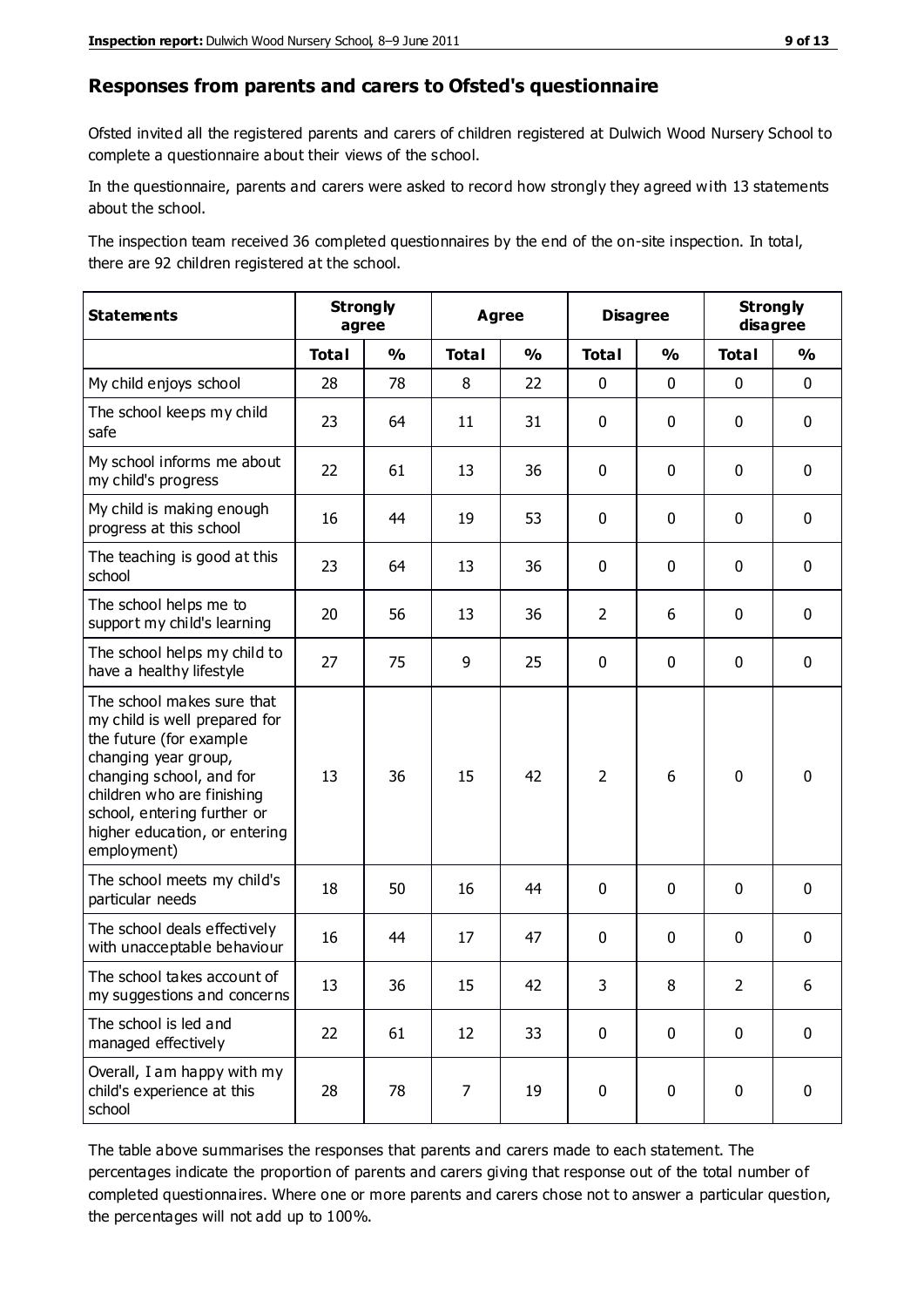## **Glossary**

| Grade   | <b>Judgement</b> | <b>Description</b>                                                                                                                                                                                                              |
|---------|------------------|---------------------------------------------------------------------------------------------------------------------------------------------------------------------------------------------------------------------------------|
| Grade 1 | Outstanding      | These features are highly effective. An outstanding school<br>provides exceptionally well for all its children's needs.                                                                                                         |
| Grade 2 | Good             | These are very positive features of a school. A school that<br>is good is serving its children well.                                                                                                                            |
| Grade 3 | Satisfactory     | These features are of reasonable quality. A satisfactory<br>school is providing adequately for its children.                                                                                                                    |
| Grade 4 | Inadequate       | These features are not of an acceptable standard. An<br>inadequate school needs to make significant improvement<br>in order to meet the needs of its children. Ofsted<br>inspectors will make further visits until it improves. |

#### **What inspection judgements mean**

#### **Overall effectiveness of schools**

|                       | Overall effectiveness judgement (percentage of schools) |      |                     |                   |
|-----------------------|---------------------------------------------------------|------|---------------------|-------------------|
| <b>Type of school</b> | <b>Outstanding</b>                                      | Good | <b>Satisfactory</b> | <b>Inadequate</b> |
| Nursery schools       | 46                                                      | 48   | 6                   |                   |
| Primary schools       | 6                                                       | 47   | 40                  | 7                 |
| Secondary schools     | 12                                                      | 39   | 38                  | 11                |
| Sixth forms           | 13                                                      | 42   | 41                  | 3                 |
| Special schools       | 28                                                      | 49   | 19                  | 4                 |
| Pupil referral units  | 14                                                      | 45   | 31                  | 10                |
| All schools           | 10                                                      | 46   | 37                  |                   |

New school inspection arrangements were introduced on 1 September 2009. This means that inspectors now make some additional judgements that were not made previously.

The data in the table above are for the period 1 September 2010 to 31 December 2010 and are consistent with the latest published official statistics about maintained school inspection outcomes (see **[www.ofsted.gov.uk](http://www.ofsted.gov.uk/)**).

The sample of schools inspected during 2010/11 was not representative of all schools nationally, as weaker schools are inspected more frequently than good or outstanding schools.

Percentages are rounded and do not always add exactly to 100.

Sixth form figures reflect the judgements made for the overall effectiveness of the sixth form in secondary schools, special schools and pupil referral units.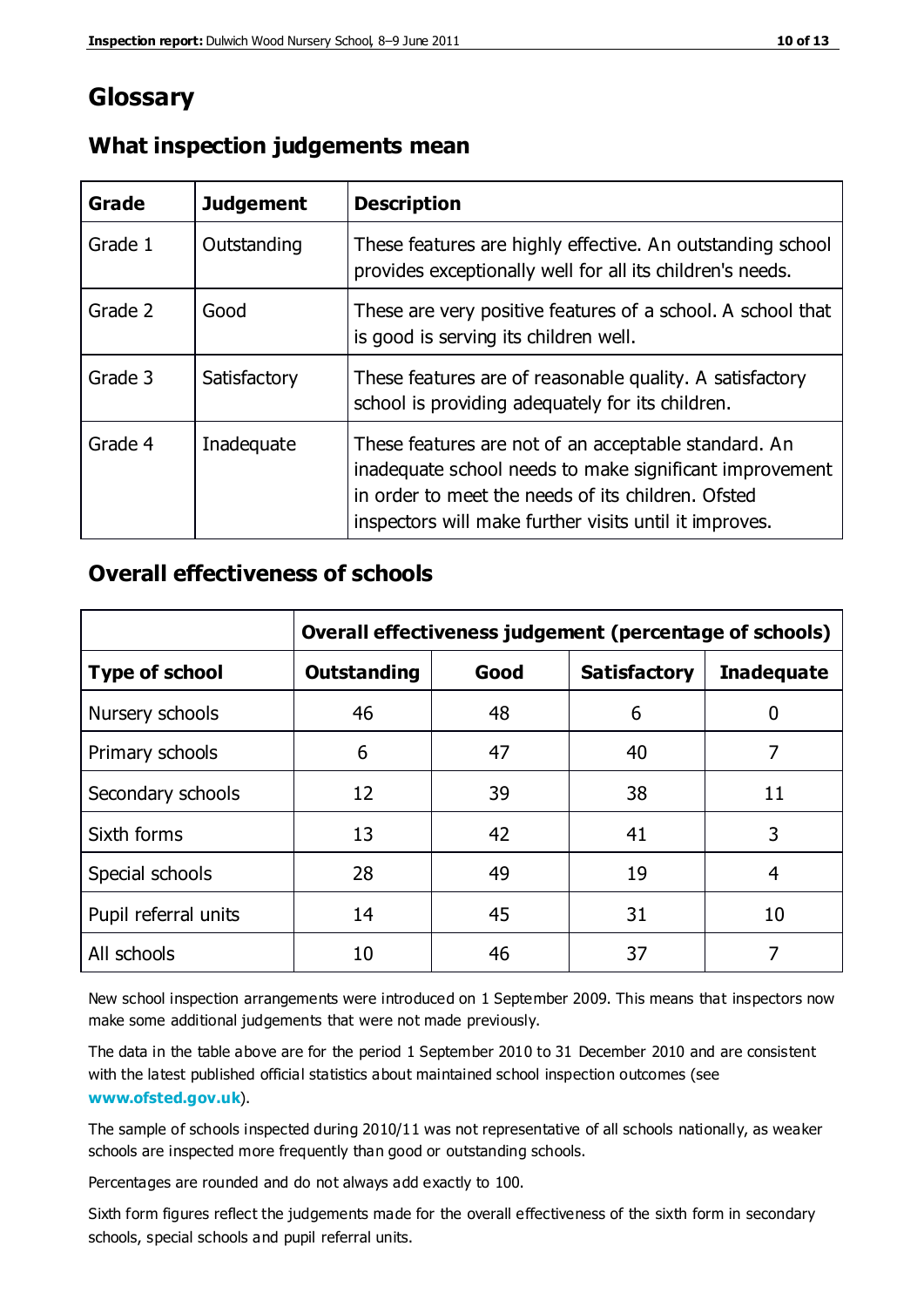# **Common terminology used by inspectors**

| Achievement:               | the progress and success of a child in their learning<br>and development.                                                                                                                                                                                                                                                                                                                                  |  |  |
|----------------------------|------------------------------------------------------------------------------------------------------------------------------------------------------------------------------------------------------------------------------------------------------------------------------------------------------------------------------------------------------------------------------------------------------------|--|--|
| Attainment:                | in other phases of school, for example primary<br>schools, attainment is the standard of the pupils'<br>work shown by test and examination results and in<br>lessons. However, there is no national average for<br>three- and four-year-olds. Therefore, in inspections of<br>nursery schools, inspectors take account of<br>expectations in the age-related bands of the Early<br>Years Foundation Stage. |  |  |
| Capacity to improve:       | the proven ability of the school to continue<br>improving. Inspectors base this judgement on what<br>the school has accomplished so far and on the quality<br>of its systems to maintain improvement.                                                                                                                                                                                                      |  |  |
| Leadership and management: | the contribution of all the staff with responsibilities,<br>not just the headteacher, to identifying priorities,<br>directing and motivating staff and running the school.                                                                                                                                                                                                                                 |  |  |
| Learning:                  | how well children acquire knowledge, develop their<br>understanding, learn and practise skills and are<br>developing their competence as learners.                                                                                                                                                                                                                                                         |  |  |
| Overall effectiveness:     | inspectors form a judgement on a school's overall<br>effectiveness based on the findings from their<br>inspection of the school. The following judgements,<br>in particular, influence what the overall effectiveness<br>judgement will be.                                                                                                                                                                |  |  |
|                            | The school's capacity for sustained<br>improvement.                                                                                                                                                                                                                                                                                                                                                        |  |  |
|                            | Outcomes for individuals and groups of<br>children.                                                                                                                                                                                                                                                                                                                                                        |  |  |
|                            | The quality of teaching.<br><b>In the case of the case of the case of the case of the case of the case of the case of the case of the case of the case of the case of the case of the case of the case of the case of the case of the case of the case of th</b>                                                                                                                                           |  |  |
|                            | The extent to which the curriculum meets<br>children's needs, including, where relevant,<br>through partnerships.                                                                                                                                                                                                                                                                                          |  |  |
|                            | The effectiveness of care, guidance and<br>support.                                                                                                                                                                                                                                                                                                                                                        |  |  |
| Progress:                  | the rate at which children are learning in nursery<br>sessions and over longer periods of time.                                                                                                                                                                                                                                                                                                            |  |  |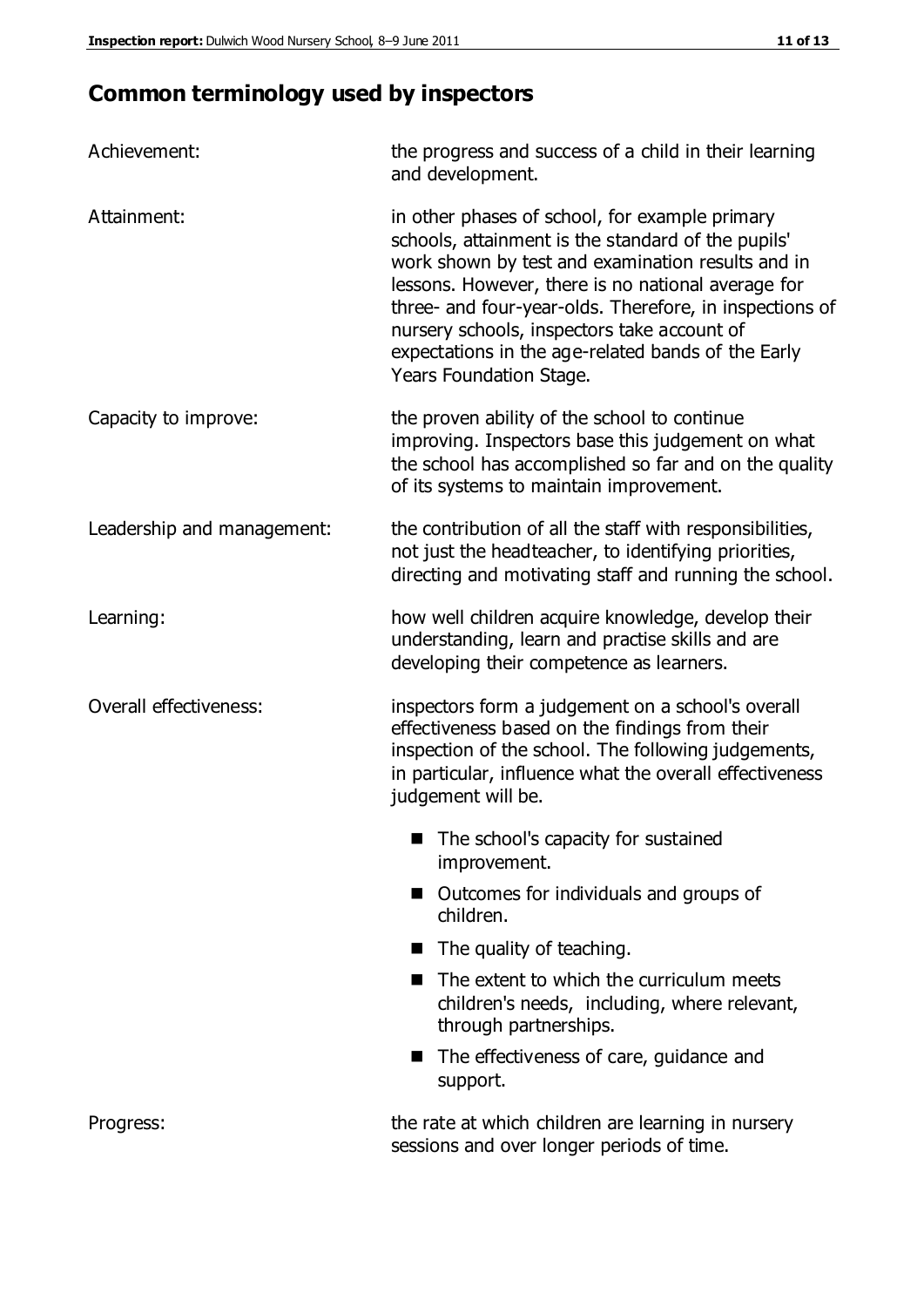#### **This letter is provided for the school, parents and carers to share with their children. It describes Ofsted's main findings from the inspection of their school.**

10 June 2011

#### Dear Children

#### **Inspection of Dulwich Wood Nursery School, London SE21 8QS**

Thank you very much for making me and my colleague so welcome when we came to visit your school. We found out all sorts of interesting things. Here are some of them:

- Your school is a good one, where staff look after you exceptionally well and so you feel very safe and happy.
- You learn very well how to stay healthy, washing your hands before eating your delicious healthy lunches, and keeping fit in your beautiful outdoor play area.
- You look after one another extremely well, paying attention to each other's safety, taking turns and being very kind to one other.
- At the same time, you develop very good manners, saying 'please' and 'thank you' and 'excuse me'. You are really polite and helpful.
- Your teachers and the other staff provide you with lots of activities to help you learn well and ensure that you have fun. You also love going out on expeditions to places, including the woods where you learn about plants and creatures first hand.
- We have asked your teachers to look in detail at the progress you are making in your learning and to listen to your ideas so that they can plan even more carefully to provide activities that are closely matched to your needs and interests.
- There are so many good things happening at your school that we do not want you to miss a day unless you are really unwell. We know that most of you attend regularly, but we would like your school to make sure that everyone does. Even though you are very young, you can play your part by asking your parents and carers to bring you to school regularly.

We wish you all the best for the future.

Yours sincerely

Angela Konarzewski

Lead inspector